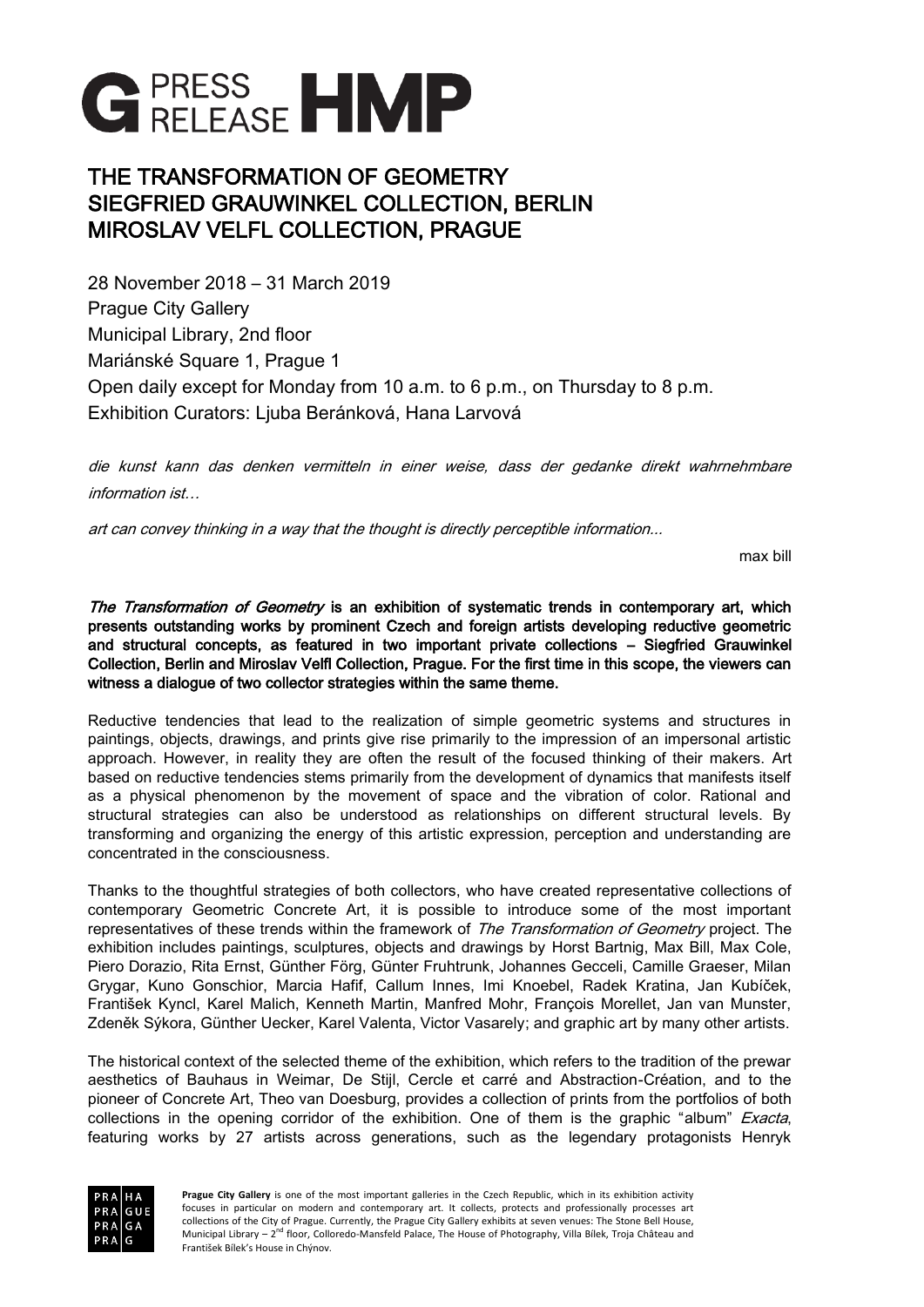

Stażewski, Victor Vasarely and Max Bill, to the younger generation represented by Jeffrey Steele and other artists. A special part of the introductory section is devoted to two Czech artists: Jiří Kolář with a set of his 30 poems of visually evident poetry – *Signboard for Gersaint*, 1959–1961 (published in 1966); and Josef Hiršal and his first attempt to explore the so-called artificial poetry – JOB-BOJ, 1962 (published in 1968), which can be considered an important source of the aesthetics of Concrete Art.

The layout of the gallery's exhibition halls allows for the presentation of four central sets of works of art based on a defining concept. The first hall focuses on the mathematical rationalization of aesthetic projects in the works of Zdeněk Sýkora, Manfred Mohr, Kenneth Martin, Horst Bartnig, Rita Ernst and Jan Kubíček. The second hall features the structural aesthetic strategies of Günter Fruhtrunk, Camille Graeser, Aurelie Nemours, Max Cole, Frank Badur, Alfred Hückler and Renaud Jacquier Stajnowicz. The theme of the third hall is the thematization of color in painting and fundamental painting, represented in the works of Johannes Gecceli, Marcia Hafif, Callum Innes, Rolf Rose, Kuno Gonschior and Kenneth Noland. The fourth hall features the gradual transformation of the rational imaging method into a conceptual position, as shown in works of François Morellet, Milan Grygar, František Kyncl, Imi Knoebel, Günther Förg and Heimo Zobernig. The intimate scale of side cabinets makes it possible to exhibit works that, due to their nature, require a special architectural solution. This mainly concerns objects by Karel Malich, Radoslav Kratina, Karel Valenta, Jan van Munster and Manfred Mohr.

Prague City Gallery, which systematically deals with the presentation of important themes from the field of German fine art, has in the past organized a number of successful projects linking Czech and German art spaces. This exhibition builds upon these efforts. It is also a unique opportunity to acquaint the Czech public within a joint project with extraordinary works of art from two different collections which, through works by prominent artists, reflects the most diverse aspects of abstract, predominantly geometric Constructivist Art in its various transformations.

Ljuba Beránková and Hana Larvová

Exhibition Curators: Ljuba Beránková, Hana Larvová Architect: Jan Smejkal Graphic Design: Petr Babák

The exhibition has been supported by the Czech-German Fund for the Future.

Media Partners: Art&Antiques, Art for Good, ArtMap, Artikl, EXPRES.FM, Flash Art, protisedi.cz, Radio 1, XANTYPA

Entrance Fee: CZK 120 full (adults) / CZK 60 reduced (students) / CZK 30 (senior citizens)

Press Contact Person: Michaela Vrchotová, +420 725 818 721, [vrchotova@ghmp.cz](mailto:vrchotova@ghmp.cz)  More Information: [www.ghmp.cz,](http://www.ghmp.cz/) [www.facebook.com/GHMP.cz](http://www.facebook.com/GHMP.cz) 

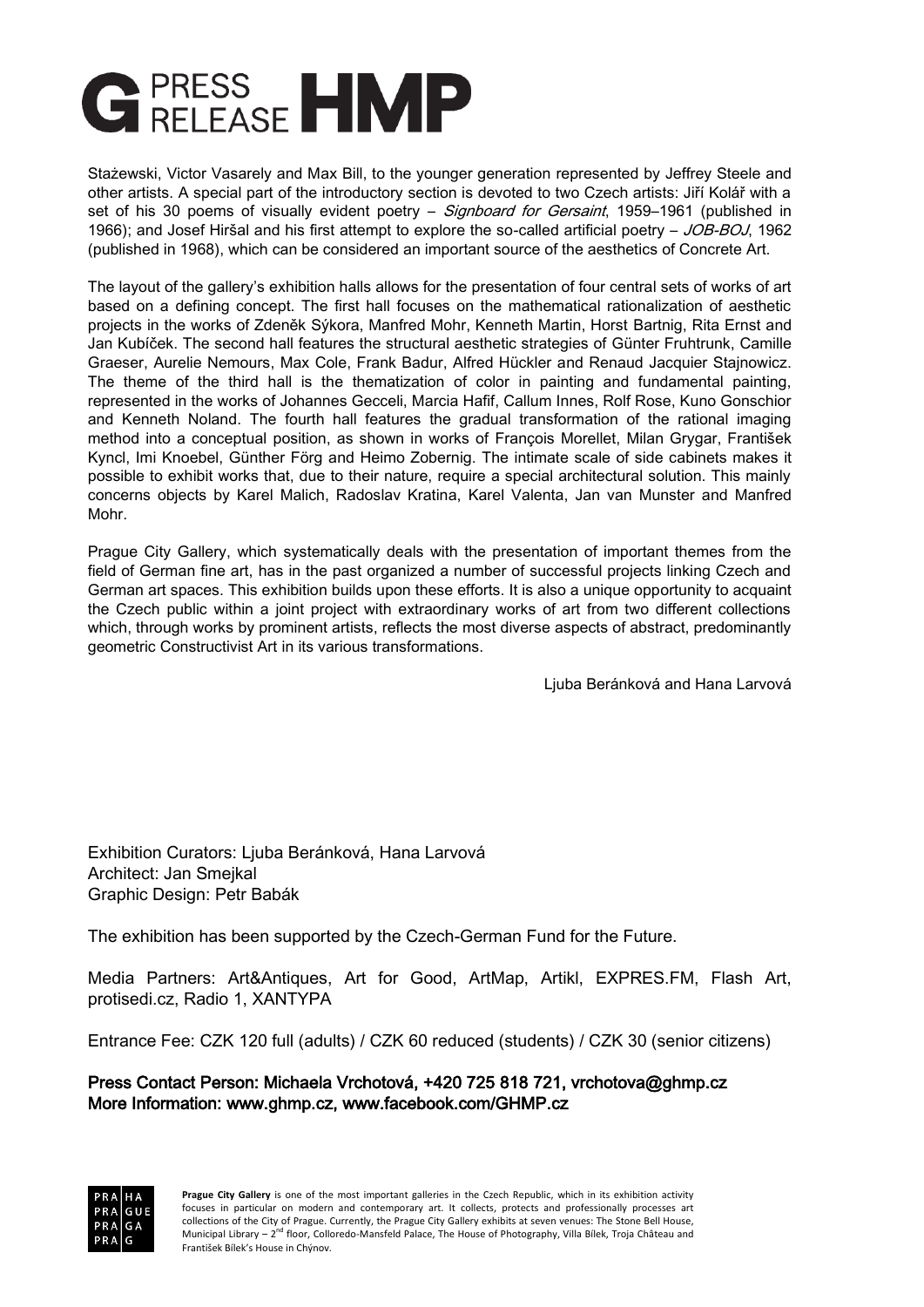

## Accompanying Program

#### Guided tours with the exhibition curators Ljuba Beránková and Hana Larvová

Thursday, 13 December 2018, 6 p.m. Tuesday, 5 February 2019, 6 p.m.

#### Saturday Art Workshops

Saturday, 15 December 2018,  $1 - 6$  p.m., The Possibilities of Geometry, Municipal Library,  $2<sup>nd</sup>$  floor Saturday, 9 March 2019,  $1 - 6$  p.m., Image and Lettering, Municipal Library,  $2<sup>nd</sup>$  floor

During the programs we will focus on mediating the essence of geometric abstraction. In an entertaining way, we will use a large building kit consisting of selected geometric shapes. 2D geometric shapes of various colors and sizes will be available for large-scale compositions. We will also employ a timeline to show the development and possibilities of the transformation of geometry. Within some workshops we will touch on experimental poetry and lettrism. We will get our inspiration from Jiří Kolář's visual poetry, especially his inspiring *Signboard for Gersaint*, in which he represented brushworks, styles and approaches of well-known famous artists (painters, sculptors, musicians and writers) in interesting compositions and constellations. We will also seek our inspiration in Concrete poetry from the collection JOB-BOJ by Josef Hiršal and Bohumila Grögerová. We will also create large-scale lettristic compositions using letter templates and their fragments, based, for example, on the art of Heinz Gappmayer. Next, we will focus on the phenomenon of art collecting as such and the possibilities of the human mind to interpret reality. We will compile collections from small reproductions of works. The participants will set the selection criteria based on their own ideas of art. The key notions will be plane, intersection, vertical, horizontal, curve, parabola, surface, space, color and contrast. We will place the individual works of the collection in the prepared Xerox copies of various interiors so that it interacts with the surrounding space and with each other, creating a new artistic whole.

Saturday workshops are intended for children, families with children and other interested parties of all ages, including the elderly and disadvantaged. The arrival and departure is optional – i.e., whenever within the scheduled time.

### Art Workshop for Adults and Senior Citizens

Friday, 14 December 2018, 3 – 6 p.m., Principles of Geometry in Object I, Education Center, Colloredo-Mansfeld Palace Sunday, 16 December 2018, 3 – 6 p.m., Principles of Geometry in Object II, Education Center, Colloredo-Mansfeld Palace Friday, 11 January 2019, 3 – 6 p.m., Color and Visual Composition I, Education Center, Colloredo-Mansfeld Palace Sunday, 13 January 2019, 3 – 6 p.m., Color and Visual Composition II, Education Center, Colloredo-Mansfeld Palace

The interactive workshops will reflect works by prominent Czech and foreign artists representing Geometric and Constructivist art. We will deal with mathematical rationalization, structural forms and relationships as well as the interaction of colors. During the first series of art workshops, we will focus on creative transformations of the material. Within the experiments with forms, we will move from relief sculptures up to the transformation into spatial objects. In the second series of workshops, we will focus on simple geometric systems, color contrasts, harmony or minimalism in the painting. The basis for acrylic painting will be square formats, which for the participants will also represent a space between the painting and the object.